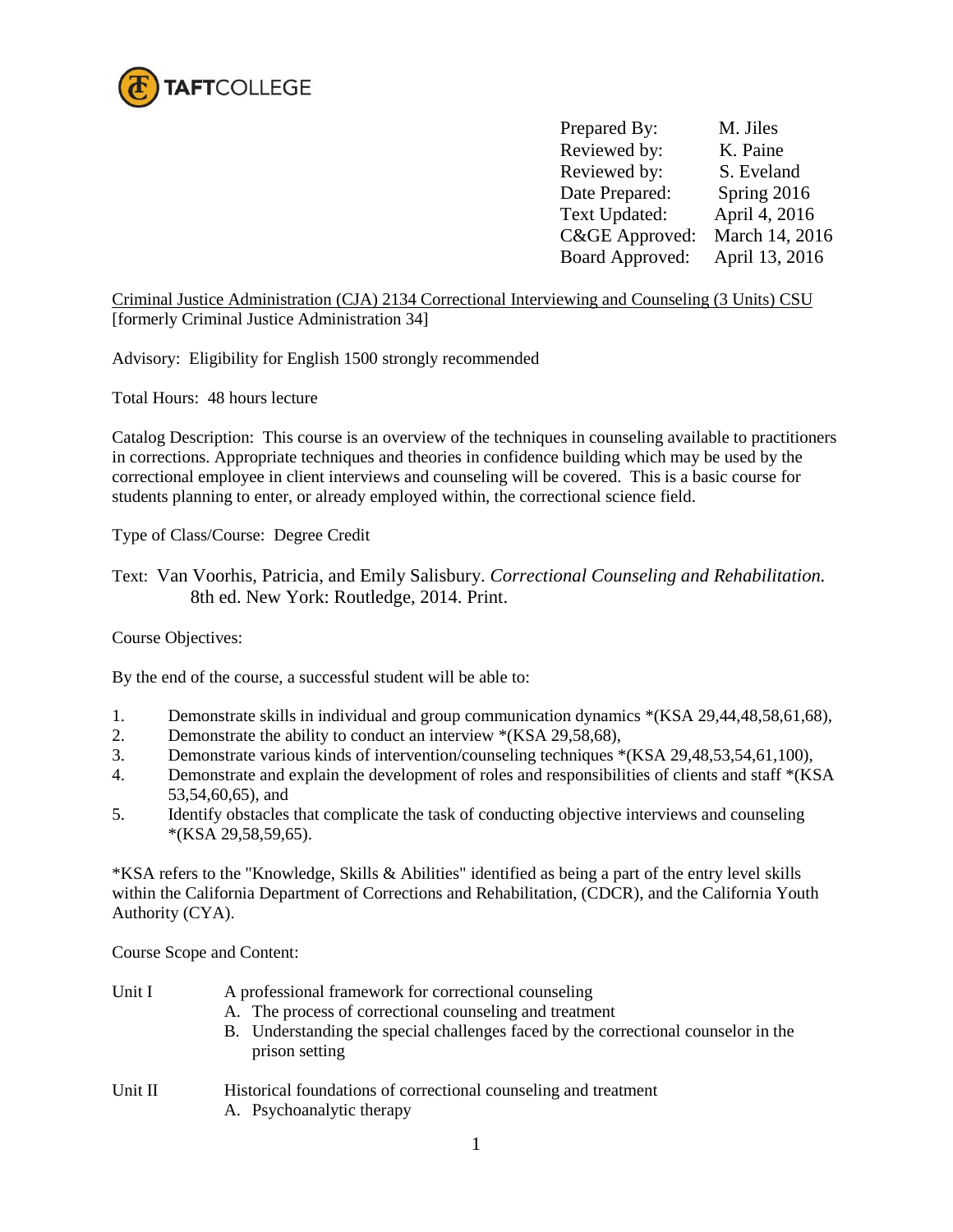

- B. Radical behavioral interventions C. Early approaches to group and milieu therapy Unit III Offender assessment, diagnosis, and classification A. Diagnosis and assessment of criminal offenders B. An overview of offender classification systems Unit IV Contemporary approaches to correctional counseling and treatment A. Social learning models B. Cognitive therapies C. Family therapy Unit V Effective correctional intervention: What works? A. Treating sexual offenders B. Treating substance abuse in offender populations
	- C. Treating antisocial offenders
	- D. Correctional treatment: Accomplishments and realities

Learning Activities Required Outside of Class:

The students in this class will spend a minimum of 6 hours per week outside of the regular class time doing the following:

- 1. Studying Textbook(s)
- 2. Completing required reading including case studies
- 3. Completing required written exercises
- 4. Library research
- 5. Special projects/Internet Research

Methods of Instruction:

- 1. Lectures
- 2. Class discussions
- 3. Audio/visual presentations /research and study materials
- 4. scenarios

Methods of Evaluation:

- 1. Written assignments
- 2. Exams essays
- 3. Final Exam
- 4. Skill demonstrations

Supplemental Data:

| TOP Code: | 210510: Corrections |
|-----------|---------------------|
|           |                     |
|           |                     |